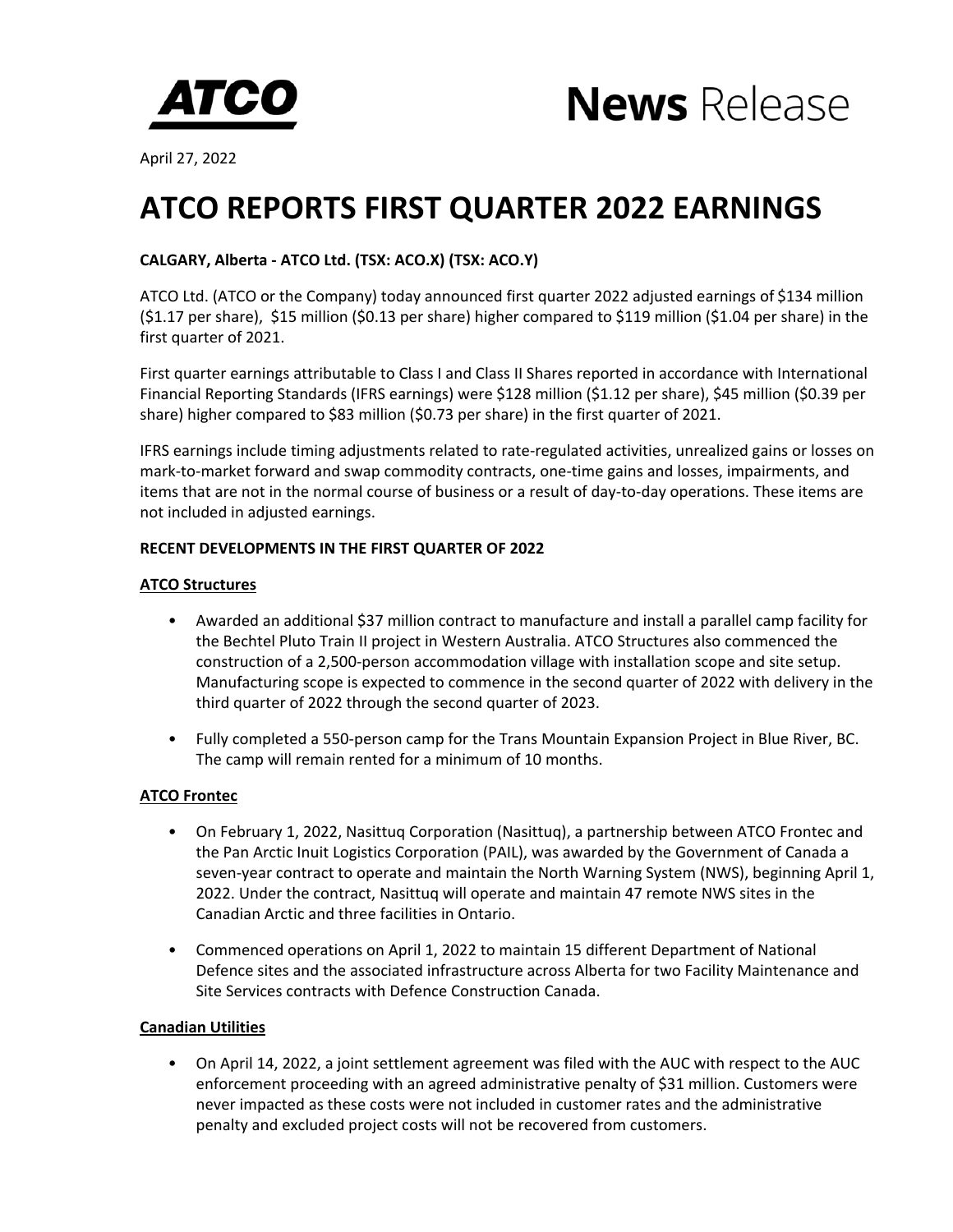- Entered into a share purchase agreement with Denendeh Investments Incorporated (DII) to increase DII's ownership interest from 14 per cent to 50 per cent in Northland Utilities Enterprises Ltd. (NUE). NUE is an electric utility company operating in the Northwest Territories, Canada and a subsidiary of ATCO Electric Ltd. The transaction results in ATCO Electric Ltd. and DII each having a 50 per cent ownership interest in NUE and highlights our continued commitment to foster community ownership and self-sustaining economic development.
- Closed the transaction to transfer a 30-km segment of the Pioneer Natural Gas Pipeline to Nova Gas Transmission Ltd. for \$63 million in the Natural Gas Transmission business on February 25, 2022.
- Announced a 15-year power purchase agreement with Microsoft Corporation to purchase all renewable energy generated by ATCO's Deerfoot solar project in Calgary, Alberta. Once operational, the Deerfoot solar project will be one of the largest solar installations in a major urban centre in Western Canada, at 37-MW.

## **Corporate**

• On April 14, 2022, ATCO declared a second quarter dividend of 46.17 cents per share or \$1.85 per share on an annualized basis per Class I Non-Voting and Class II Voting Share.

## **FINANCIAL SUMMARY AND RECONCILIATION OF ADJUSTED EARNINGS**

A financial summary of the consolidated subsidiaries of ATCO and a reconciliation of adjusted earnings to earnings attributable to Class I and Class II Shares is provided below:

|                                                                                            |       | <b>Three Months Ended</b><br>March 31 |  |
|--------------------------------------------------------------------------------------------|-------|---------------------------------------|--|
| (\$ millions except share data)                                                            | 2022  | 2021                                  |  |
| <b>Adjusted Earnings</b>                                                                   | 134   | 119                                   |  |
| Unrealized losses on mark-to-market forward and<br>swap commodity contracts <sup>(1)</sup> | (6)   |                                       |  |
| Rate-regulated activities <sup>(2)</sup>                                                   | 19    | (28)                                  |  |
| IT Common Matters decision <sup>(3)</sup>                                                  | (2)   | (2)                                   |  |
| Transition of managed IT services <sup>(4)</sup>                                           |       | (6)                                   |  |
| AUC enforcement proceeding (5)                                                             | (14)  |                                       |  |
| Workplace COVID-19 vaccination standard <sup>(6)</sup>                                     | (5)   |                                       |  |
| Gain on sale <sup>(7)</sup>                                                                |       |                                       |  |
| Other                                                                                      | (1)   |                                       |  |
| Earnings attributable to Class I and Class II Shares                                       | 128   | 83                                    |  |
| Weighted average shares outstanding (millions of shares)                                   | 114.1 | 114.3                                 |  |

(1) The Company's retail electricity and natural gas business in Alberta enters into fixed-price swap commodity contracts to manage exposure to electricity and natural gas prices and volumes. These contracts are measured at fair value. Unrealized gains and losses due to changes in the fair value of the fixed-price swap commodity contracts are recognized in the earnings of the Corporate & Other segment. Realized gains or *losses are recognized in adjusted earnings when the commodity contracts are settled.* 

(2) The Company records significant timing adjustments as a result of the differences between rate-regulated accounting and International Financial Reporting Standards with respect to additional revenues billed in current year, revenues to be billed in future years, regulatory decisions received, and settlement of regulatory decisions and other items.

(3) Consistent with the treatment of the gain on sale in 2014 from the IT services business by the Company, financial impacts associated with the *IT Common Matters decision are excluded from adjusted earnings.* 

(4) In the fourth quarter of 2020 and first quarter of 2021, the Company signed Master Services Agreements (MSA) with IBM Canada Ltd. (subsequently novated to Kyndryl Canada Ltd.) and IBM Australia Limited, respectively, to provide managed IT services. These services were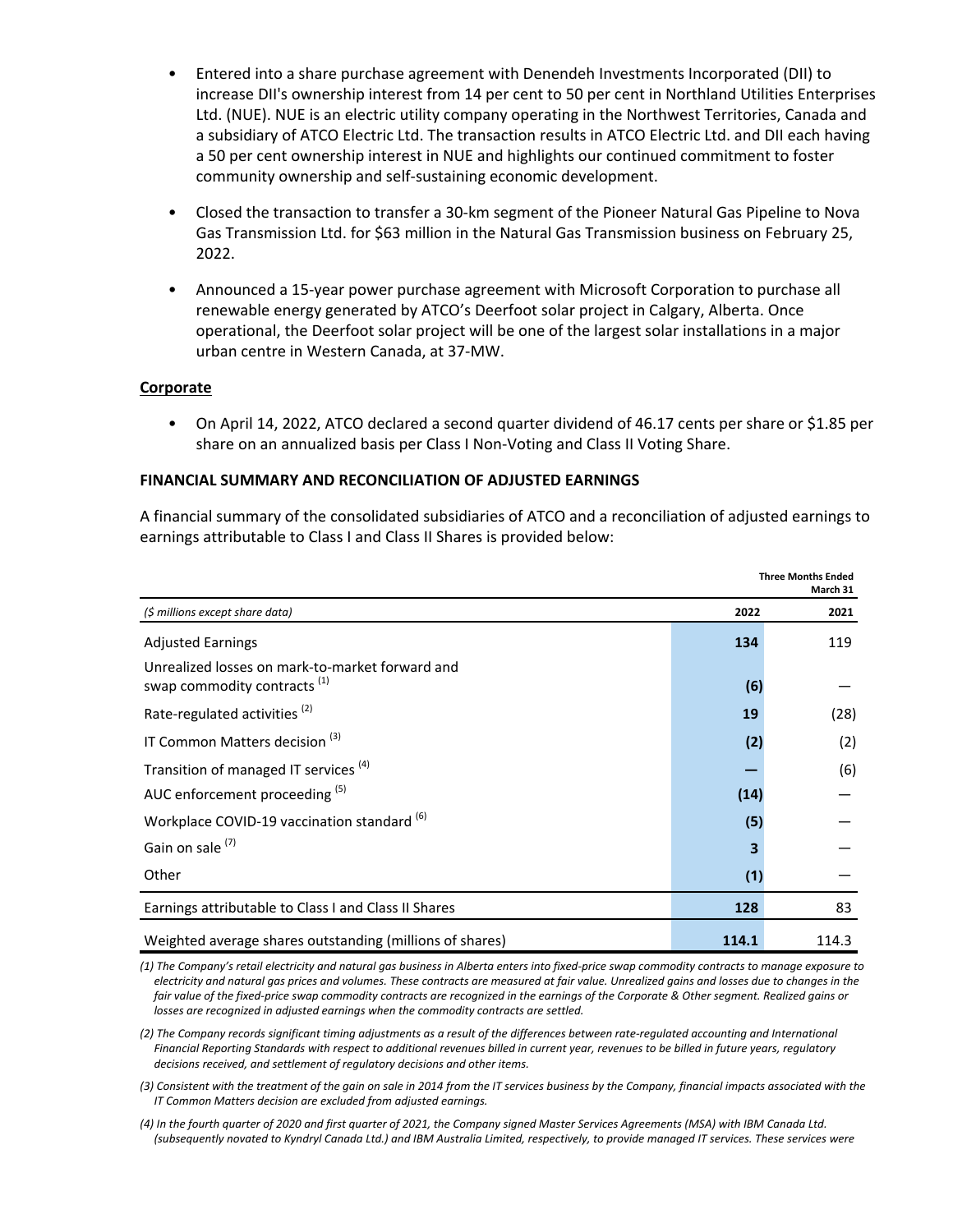previously provided by Wipro under a ten-year MSA expiring in December 2024. The transition of the managed IT services from Wipro to IBM commenced on February 1, 2021 and is complete.

- (5) In the fourth quarter of 2021 and first quarter of 2022, the Company recognized the \$31 million penalty, \$11 million of project costs and other costs of \$2 million (\$7 million in Q4 2021 and \$14 million in Q1 2022 (after tax and non-controlling interests)) related to the potential outcome of the AUC enforcement proceeding. The settlement was filed with the AUC on April 14, 2022 and the AUC is currently determining the next *process steps.*
- (6) In the three months ended March 31, 2022, the Company incurred \$5 million (after-tax and non-controlling interests) in severance and related costs associated with the Workplace COVID-19 vaccination standard.
- (7) On March 31, 2022, the Company sold 36 per cent of its ownership interest in a subsidiary, Northland Utilities Enterprises Ltd., for \$8 million, net of cash disposed. The transaction resulted in a gain on sale of \$3 million (after-tax and non-controlling interests). With this transaction, ATCO Electric Ltd. and DII each have a 50 per cent ownership interest.

This news release should be read in concert with the full disclosure documents. ATCO's unaudited consolidated financial statements and management's discussion and analysis for the quarter ended March 31, 2022 will be available on the ATCO website ([www.ATCO.com](https://www.atco.com/en-ca.html)), via SEDAR [\(www.sedar.com](https://www.sedar.com/)) or can be requested from the Company.

#### **TELECONFERENCE AND WEBCAST**

ATCO will hold a live teleconference and webcast at 10:00 am Mountain Time (12:00 pm Eastern Time) on Thursday, April 28, 2022 at  $1-800-319-4610$ . No pass code is required.

Katie Patrick, Executive Vice President, Chief Financial & Investment Officer, will discuss first quarter 2022 financial results and recent developments. Opening remarks will be followed by a question and answer period with investment analysts. Participants are asked to please dial-in 10 minutes prior to the start and request to join the ATCO teleconference.

Management invites interested parties to listen via live webcast at: [https://www.atco.com/en-ca/about](https://www.atco.com/en-ca/about-us/investors/events-presentations.html)[us/investors/events-presentations.html](https://www.atco.com/en-ca/about-us/investors/events-presentations.html)

A replay of the teleconference will be available approximately two hours after the conclusion of the call until May 28, 2022. Please call 1-800-319-6413 and enter pass code 8784. An archive of the webcast will be available on April 28, 2022 and a transcript of the call will be posted on [https://www.atco.com/en-ca/](https://www.atco.com/en-ca/about-us/investors/events-presentations.html) [about-us/investors/events-presentations.html](https://www.atco.com/en-ca/about-us/investors/events-presentations.html) within a few business days.

With approximately 6,400 employees and assets of \$23 billion, ATCO is a diversified global corporation with investments in the essential services of Structures & Logistics (workforce and residential housing, innovative modular facilities, construction, site support services, workforce lodging services, facility operations and maintenance, defence operations services, and disaster and emergency management services); Utilities (electricity and natural gas transmission and distribution, and international operations); Energy Infrastructure (energy storage, energy generation, industrial water solutions, and clean fuels); Retail Energy (electricity and natural gas retail sales, and whole-home solutions); Transportation (ports and transportation logistics); and Commercial Real Estate. More information can be found at [www.ATCO.com](https://www.atco.com/).

#### **Investor & Analyst Inquiries:**

Colin Jackson Senior Vice President, Finance, Treasury, Risk & Sustainability [Colin.Jackson@atco.com](mailto:Colin.Jackson@atco.com) (403) 808 2636

**Media Inquiries:** Kurt Kadatz Director, Corporate Communications [Kurt.Kadatz@atco.com](mailto:Kurt.Kadatz@atco.com) (587) 228 4571

# **Subscription Inquiries:**

To receive ATCO Ltd. news releases, please click [here](https://can01.safelinks.protection.outlook.com/?url=https%3A%2F%2Fatco.mediaroom.com%2F&data=04%7C01%7CLawrence.Gramson%40atco.com%7C69facf9572e34cdc41ba08d9989f9121%7Cf1e3115057dd4b7892083c24b9366a23%7C0%7C0%7C637708633493098531%7CUnknown%7CTWFpbGZsb3d8eyJWIjoiMC4wLjAwMDAiLCJQIjoiV2luMzIiLCJBTiI6Ik1haWwiLCJXVCI6Mn0%3D%7C1000&sdata=cRT1%2Ft8nLIx6jcDr1sGYdYNCxjRgct9iG%2B3NUDmio%2FQ%3D&reserved=0).